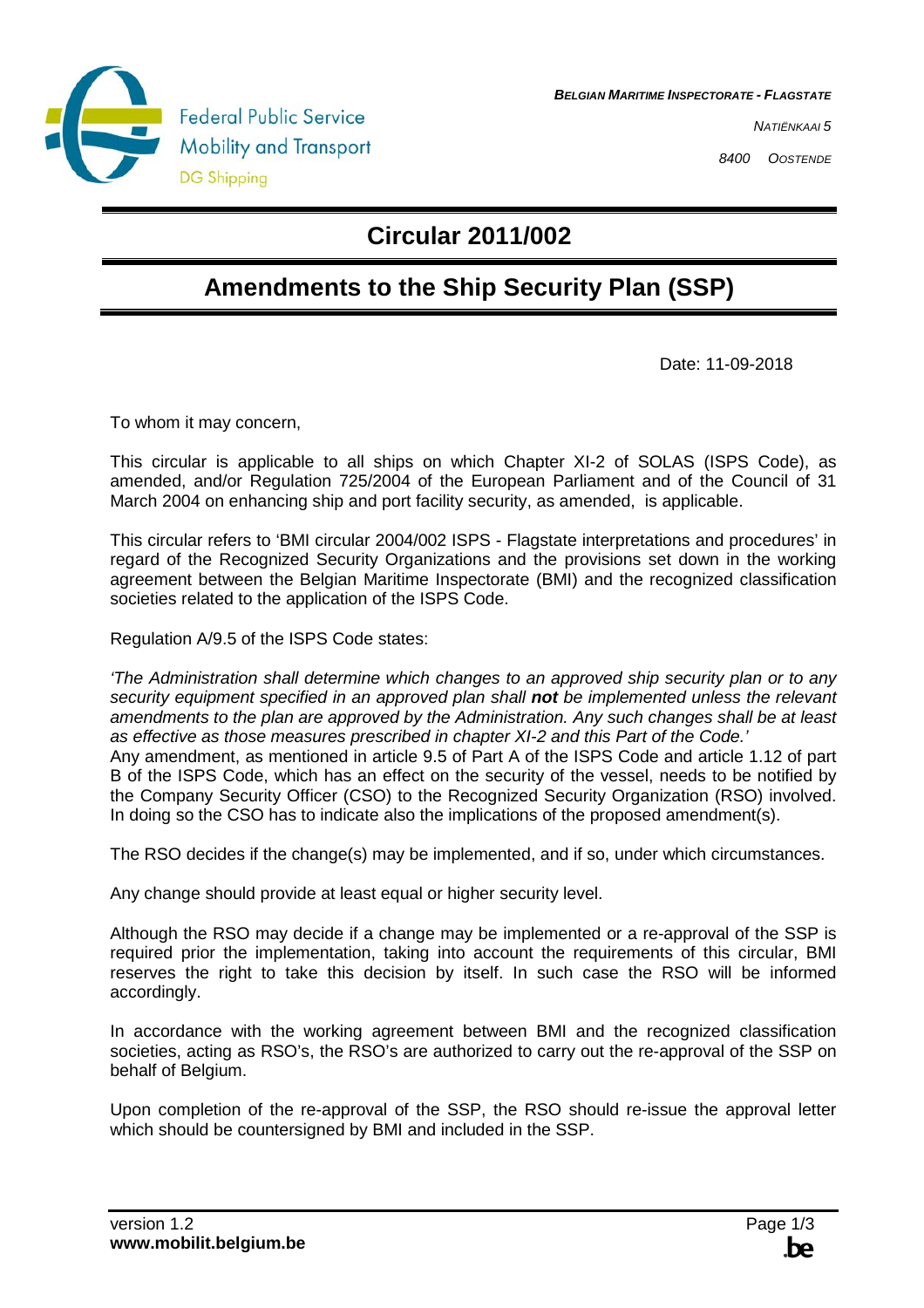The attached table in annex contains the amendments which in any case require the reapproval of the SSP by the RSO and the method on which the evaluation needs to be carried out.

Minor editorial changes to the SSP, including changes to the document control system, do not require a re-approval of the SSP. This may include the following:

- Changes to telephone numbers in connection with handling of security related events on board Belgian flagged vessels;
- Changes to addresses in connection with handling of security related events on board Belgian flagged vessels;
- Changes to names of the Company Security Officer and/or his deputy;
- Changes to and updating of existing ISM documents already approved in the annex as a part of the SSP;
- Changes to the format of check lists.

It is of utmost importance that security-related information is updated as soon as any changes occurs.

It is to be noted that an SSP cannot be approved before the date of the registration of the ship.

In case of changes, the Belgian Maritime Inspectorate should be informed as soon as possible via the following email address: Ship.Belflag@mobilit.fgov.be

Certain documents from the ISM system can be accepted during the approval of the SSP as an annex to the SSP since there is no need for duplication of documents.

Any questions regarding ISPS may be directed to: Belgian Maritime Inspectorate

 Ship.Belflag@mobilit.fgov.be Posthoflei 3-5 2600 Berchem Belgium

ir.Bart Heylbroeck Naval Architect - Director Belgian Maritime Inspectorate